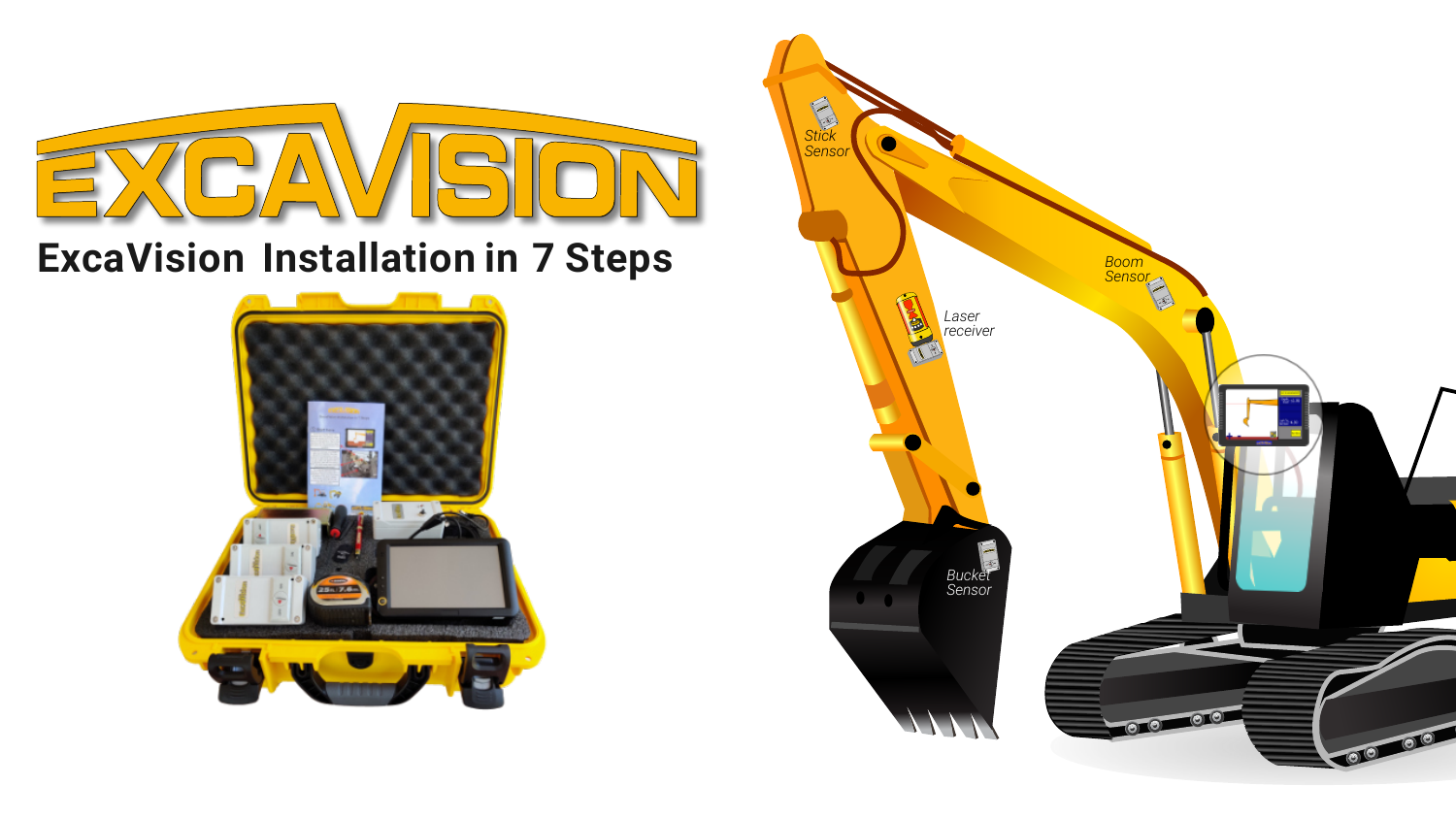

1) Install the display: clean the window with a de-greaser. Make sure the display will not be in the way of sliding window. Peel of the backing from the mounting base and press the bracket firmly to the window.

2) Install the receiver box where it gets good reception from the sensors, for example on front window or right hand side window of cab. Clean the window with a de-greaser, peel off the backing from the Velcro and press receiver box firmly to the window.

\*3) To install the optional body sensor: clean the surface with a degreaser, make sure the sensor is parallel to the boom sensor. Peel off the backing from the mounting plate and press sensor firmly to the surface.

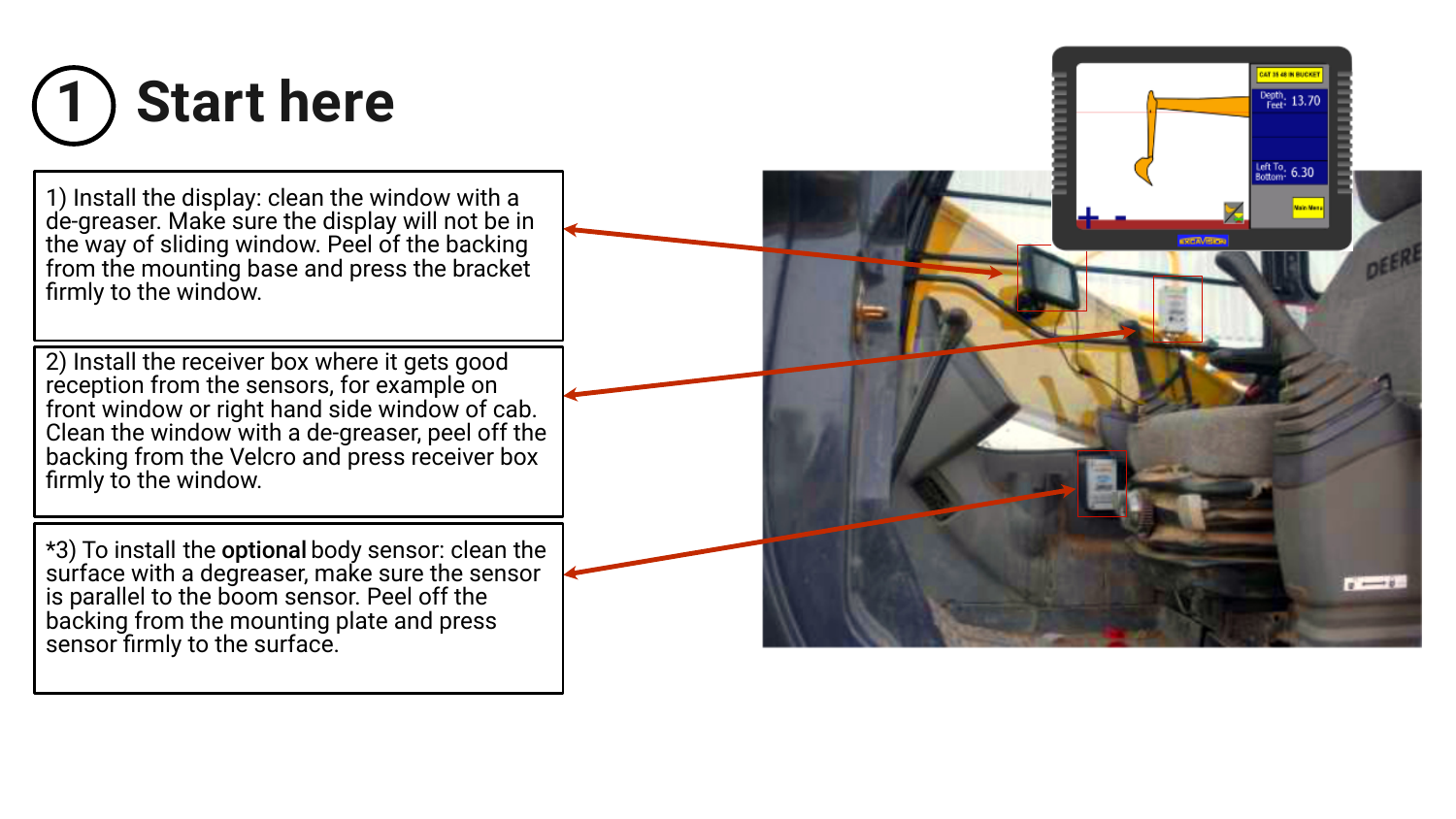### **2 Boom sensor installation and boom length**

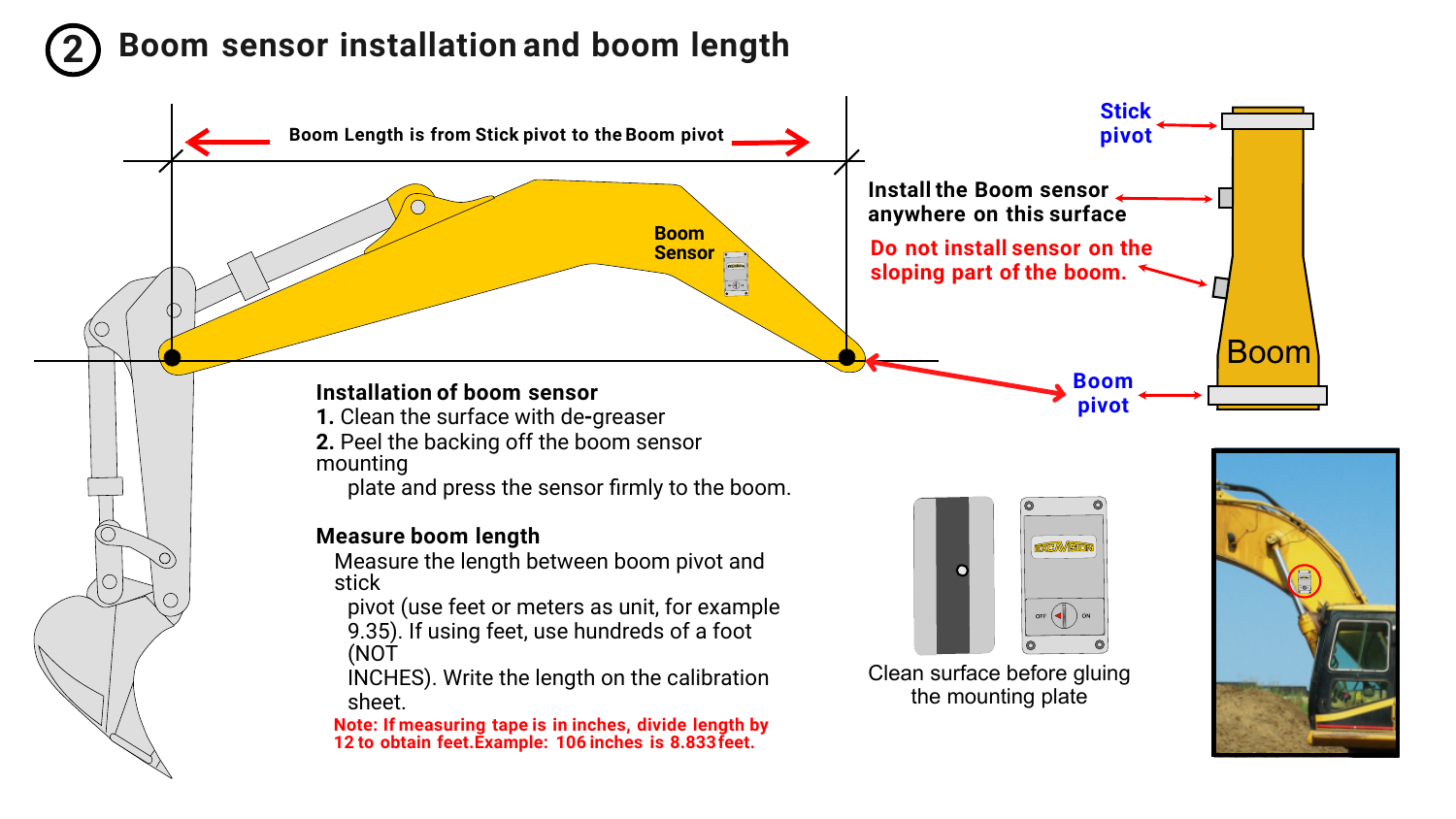# **3 Stick sensor installation and stick length**

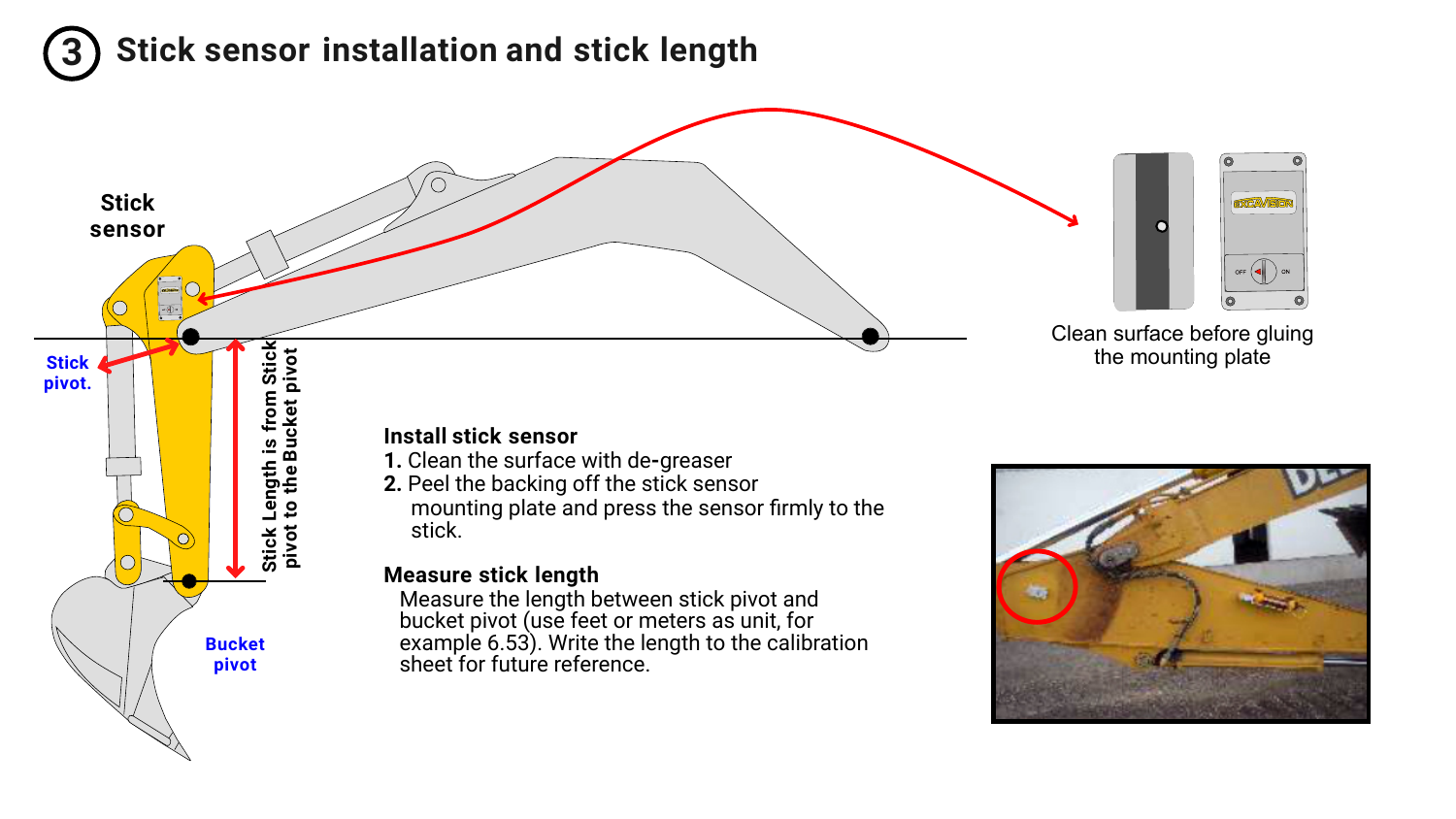## **4 Bucket sensor installation and bucket length**



Weld the Bucket Guard to the side of the bucket close to the pivot, or on the quick release.



#### **Installation of bucket sensor**

**1.** Weld bucket guard to the bucket or to the quick release if there is one. 2. After the bucket guard has cooled down, screw the bucket sensor into the guard using the 3 mm Hex screw driver.

#### **Bucket length**

Measure the length of the bucket. If a quick attach is installed, include it in the measure, i.e. measure from tip of bucket up to the lowermost pivot on the stick (i.e. the bucket pivot). Write the length to the calibration sheet for future reference.

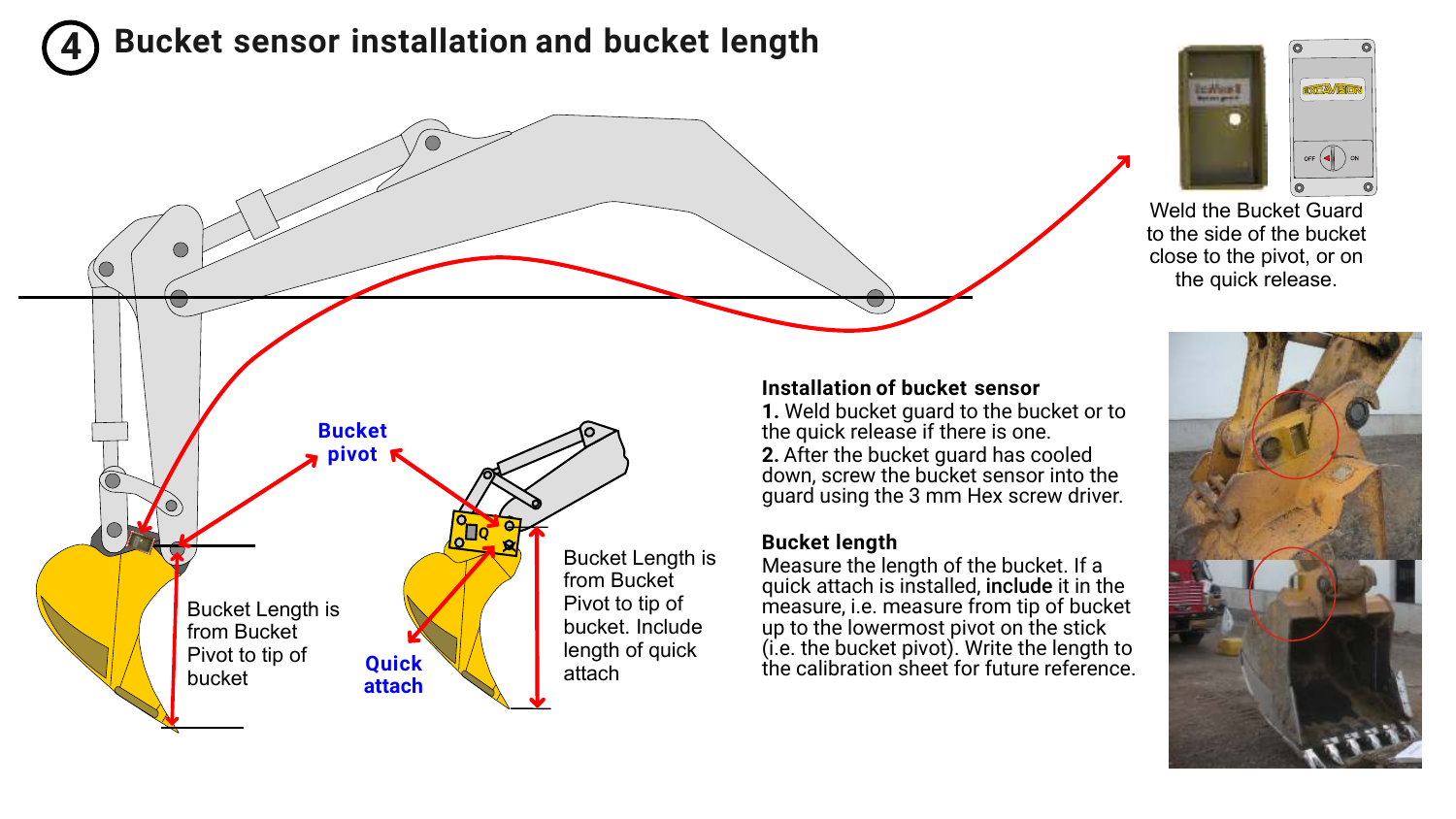### **5 Installing the Automatic laser catcher**

#### **Installation**

Mount the receiver so that the photocells are in a line between the stick and bucket pivots: Drill and tap two 6mm holes (or weld pretapped steel plate to the dipper stick) and install the automatic laser catcher.

#### **Laser length**

Measure the length from the Stick pivot to the inside of the "B" in BULLSEYE (i.e. the lowermost photocell) and record the length on the calibration sheet.



**Bucket pivot**

**Stick pivot**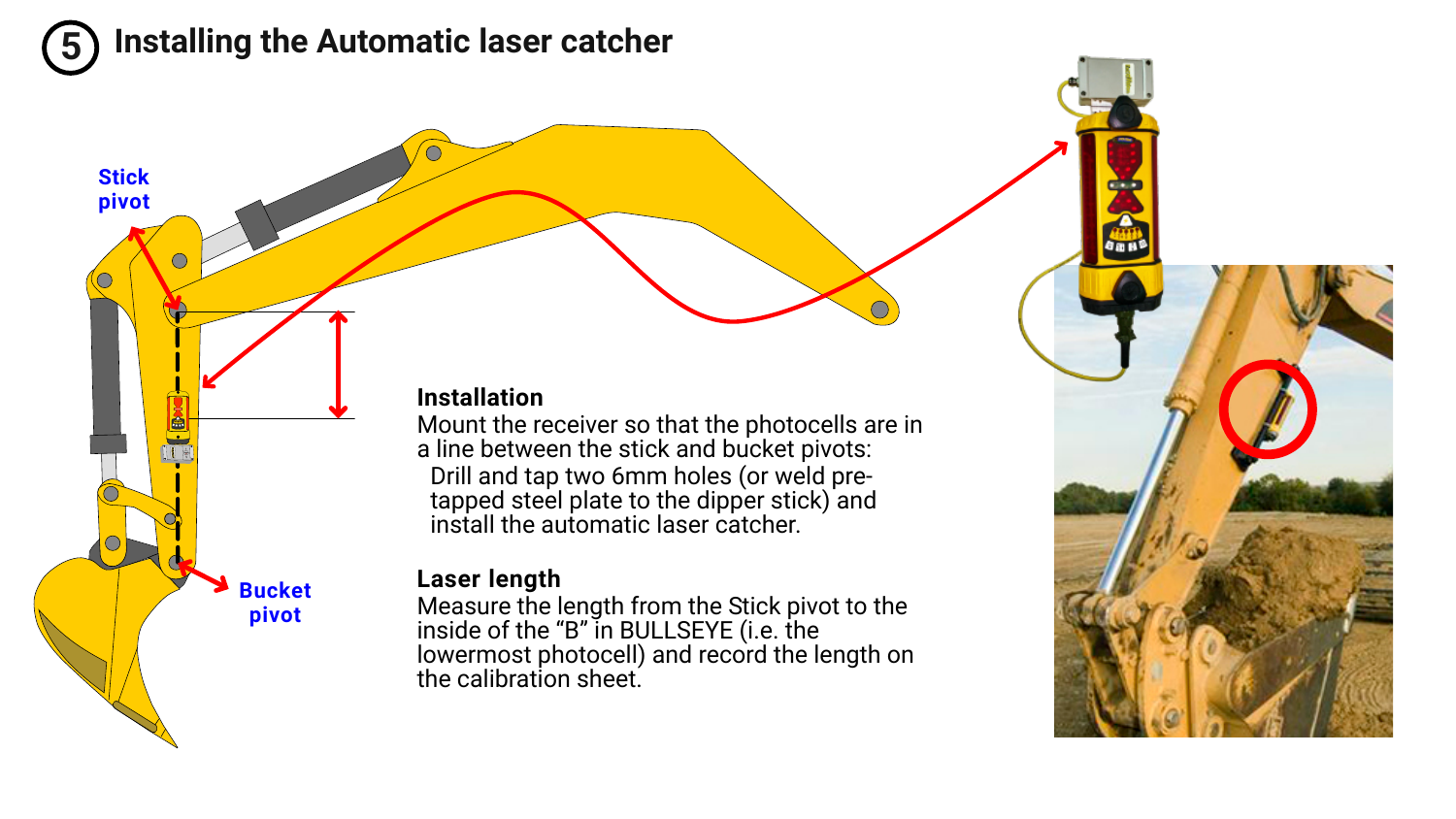

### **Calibration is essential for accurate reading.**

Once done correctly, calibration will hold for years. The settings needed are:

**Boom, stick and bucket:** 1. Length, 2. Side of sensor (A is left, B is right), and offset. **Laser:** Laser length, laser offset. **To enter calibration mode**:

**Main Menu - Settings - Machine Configuration - Modify.**



Select Boom. 1. Enter boom length; 2.Press Left or Right for side of sensor. 3. Position boom horizontal and press Auto Offset.



Select Stick. 1. Enter stick length; 2A. Press Left or 2B Right for side of sensor on stick. 3. Position stick plumb and press Auto Offset.





Select **Bucket**. 1a. Enter bucket length (include quick release (1b) if installed). 2A. Press Left or 2B Right for side of sensor on bucket. 3. Position bucket plumb and press **Auto Offset**.

Select **Laser**. Enter laser length, 1a for Automatic catcher or 1b for other receivers. If laser photocells are on a line between the stick and bucket pivots, press **Use Stick Offset**. Otherwise, plumb laser as in (2) and press **Auto offset**.

### **Quick test before step 7**

Go to measuring mode. Check that the excavator arms on the screen look about the same as in reality. If not, go over calibration again. Move boom up. If it goes down, go to calibration and change side of boom sensor. Open bucket and bucket on screen should open. If it closes, go to calibration and toggle Bucket Sensor Side. Open stick and stick on screen should open. If not, go to calibration and change side of stick sensor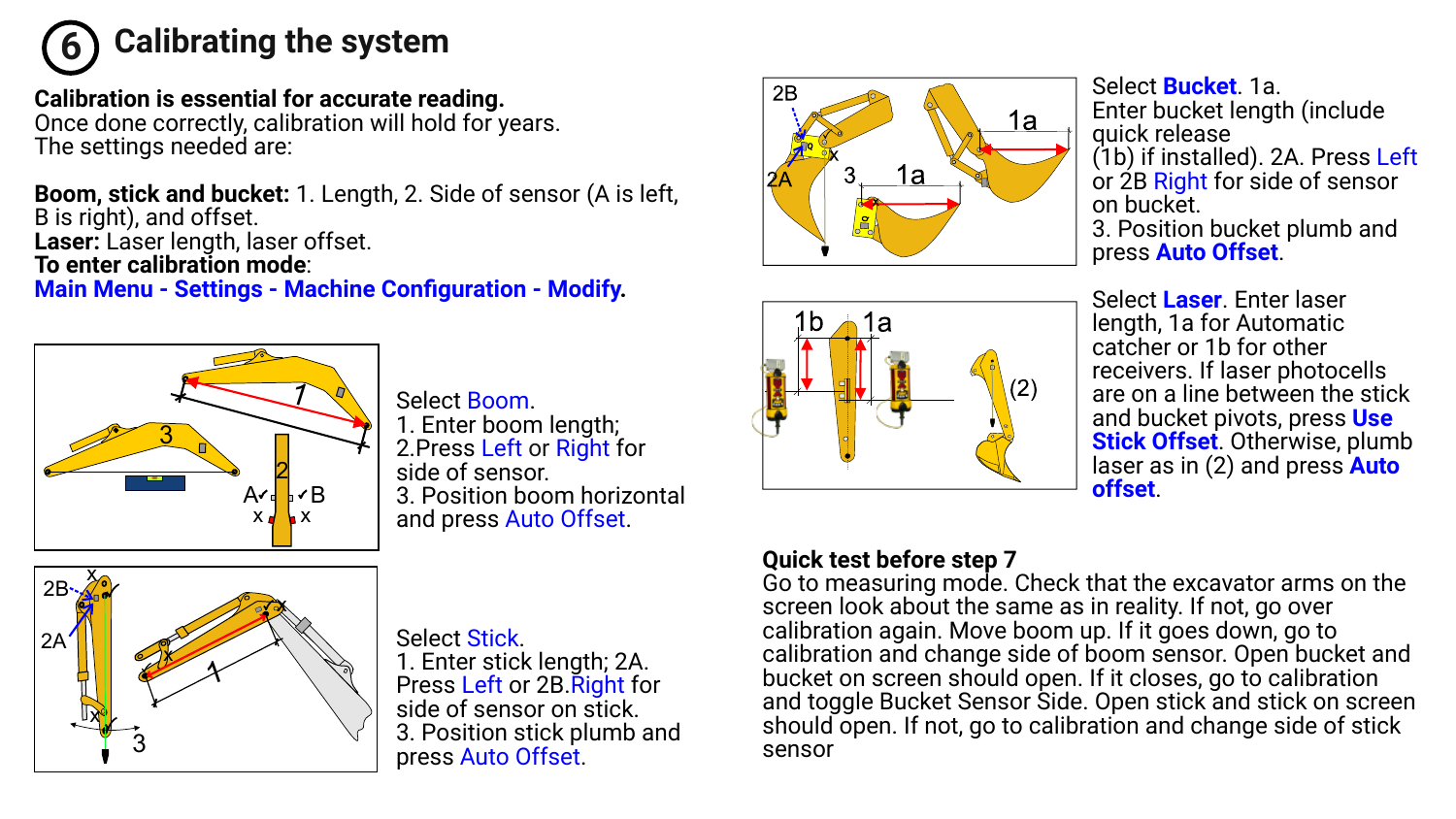## **7 Last step: check the calibration accuracy**

If any of the tests fail, (the number on the display does not match the measured length), you will have to re-check the calibration. Most likely there is an error in the offsets, but check the lengths of boom, stick, and bucket as well.

### 1. Depth test



### 2. Reach test

**Test horizontal reach :** Place the tip of the bucket on the ground and press **Zero On Bucket,** then move the bucket forward about 4ft**,** then check with measuring **table should show same as <b>Reach** on display. If ground is horizontal, then tape. Tape should show same as **Reach** on display. If ground is horizontal, then the display's **Depth** on both points should be 0.0.



# 3. Laser test

**Test Receiver Calibration PressMain Menu - Laser as Reference - Measure.**

A. Lift boom so that laser receiver is in the laser light, as in figure A. Display will beep and then show **"Rebenched"**.

B. Place tip of bucket on ground. Measure the depth of that place with a laser rod. Measure should agree with the ExcaVision display.

Note: The dipper stick does not have to be vertical during rebenching but for best results have dipper stick as vertical as possible.

Note: To work properly, the basic calibration has to be correct. If the unit passes the depth and reach tests and the laser receiver calibration fails, then go into calibration (Main menu Settings - Machine Configuration - Laser) and recheck "Laser distance from stick pivot" and **Setungs - Machine Conniguration - Laser** J and recrieck Laser dr.<br>"Laser offset". (Laser offset is usually the same as stick offset).